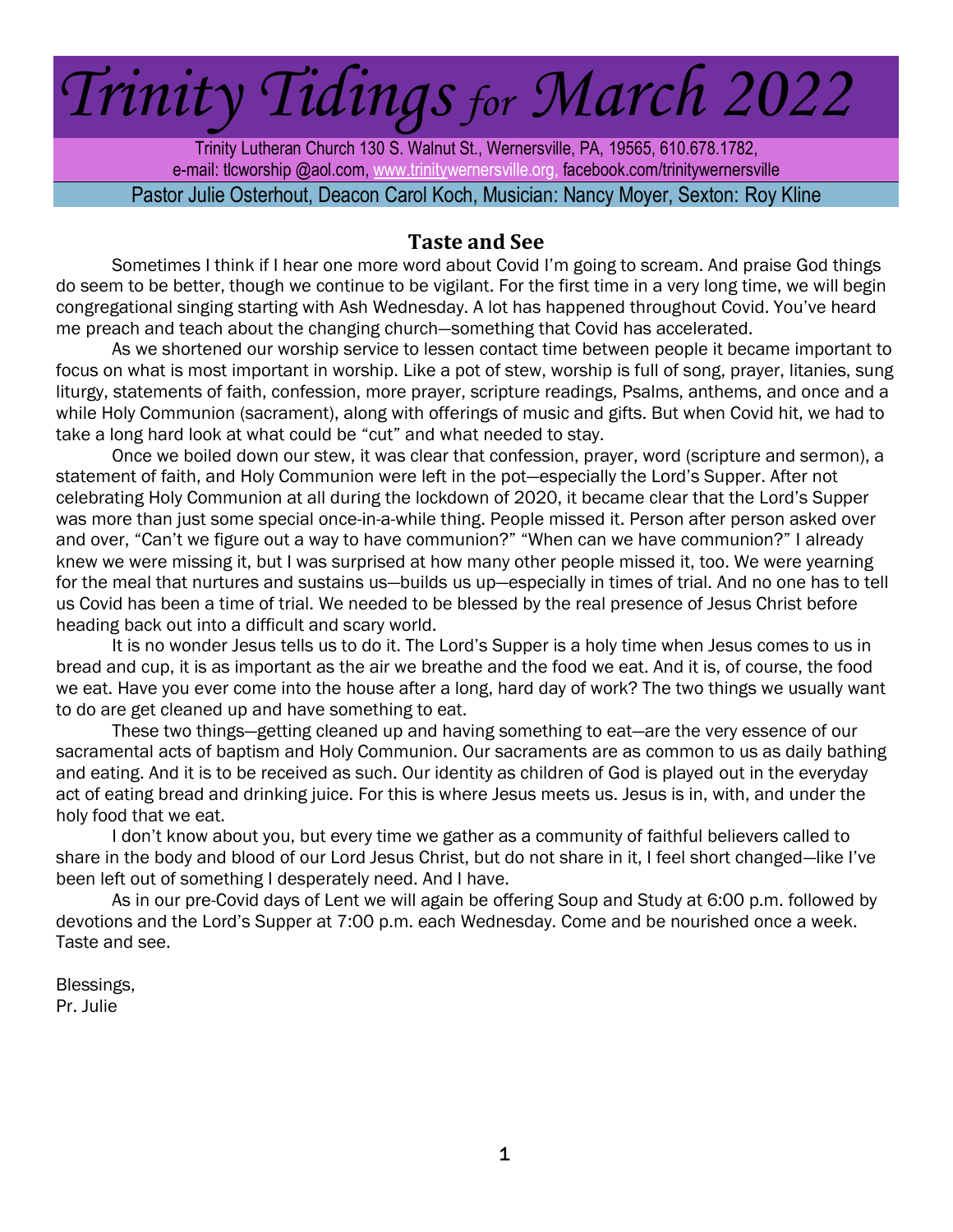

*Easter Flower signup begins Sunday 3/6 thru 3/27. Cost of flowers is \$10.00. Flowers will be used to adorn the chancel at Easter vigil and on Easter morning. You may take your plant after service on Easter morning.*

# *Upcoming Events*

The Annual Congregational Meeting for reception of reports and adoption of endowment and rental management budgets will be held following worship on Sunday 3/13. Reports will be available in the narthex by 3/6 and will be emailed to everyone who has an email address on record in the office.



#### Join us on Sunday, April 10 (Palm/Passion Sunday) @ 11:30 AM-as we celebrate Palm Sunday and prepare for Easter.

#### It will be much like our Advent Fun Shop but preparing for Easter rather than Christmas.

We will begin with a light lunch and then proceed to the craft tables to make Palm Crosses and Easter items. This is an event for all ages. Sign-up sheets for attendance and food will be in the narthex later in March.

### **Holy Week**

Palm Sunday of the Passion with Holy Communion Sunday, April 10, 10:30 a.m. Maundy Thursday, April 14, Worship and Holy Communion 7:30 p.m. Good Friday, April 15, Tenebrae Service 7:30 p.m. Easter Vigil, Saturday April 16, beginning outside with bonfire @ 5:30 p.m. Resurrection of Our Lord, Sunday worship and Holy Communion April 17 in person 10:30 a.m.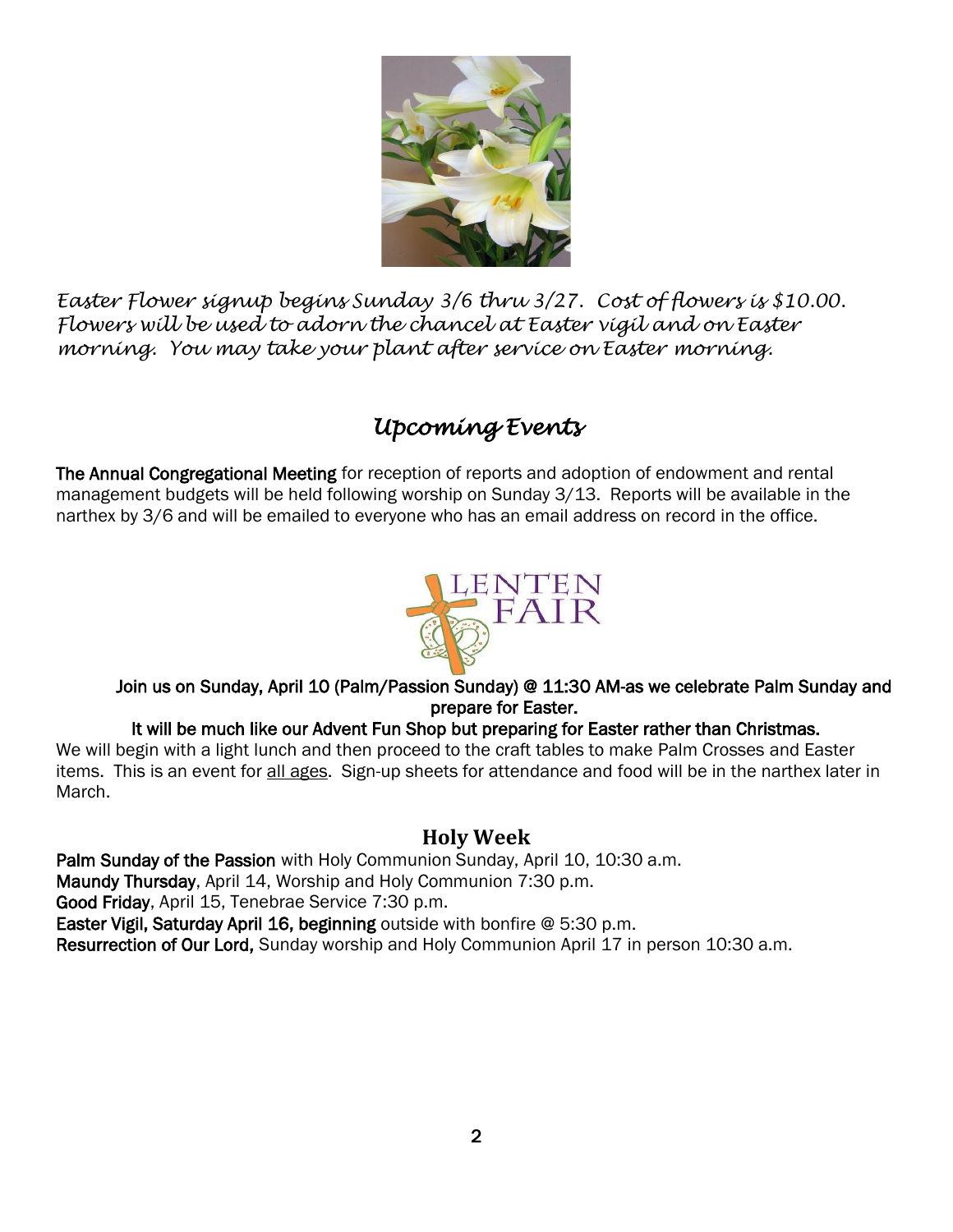## **My Life at Trinity: Generosity Sunday**

Mark your calendars everyone! April 24<sup>th</sup> is Generosity Sunday! On this day we celebrate who we are as a people of Trinity. We will celebrate the God we love, and the joy of giving of our time, talents, and treasures born out of our love for Jesus Christ. We hope to take our 2022 group photo as well.

After worship we plan to have a delicious catered meal to say thank you for your generous giving to the mission and ministry of Trinity Lutheran Church over the past year and in the year to come. If there should be a Covid set-back, we will provide take-home lunches as we did last year.

Thank you all so much for your financial support particularly during Covid. We can joyfully say that we have been blessed even through Covid time.

Knowing that Lent is a time of prayer, repentance, reflection, and acts of service, it is the perfect time to prayerfully consider the time, talent, and treasures we might offer to the ministries of Trinity, the synod, and the greater church in the coming year.

The theme this year is "My Life at Trinity." In the Temple Talks leading up to April 24th, we will hear various speakers share their Trinity lives. Our guest preacher for Generosity Sunday will be the newly retired pastor, The Reverend David Rowe.

So mark your calendars now for April 24<sup>th</sup>.



Just a reminder, if you have any Thrivent insurance or annuity products, then you may have Choice Dollars to distribute. Formerly they advised you when this occurred but they no longer do this. You have to go online and check. If you direct your choice dollars to Trinity, it goes to support our preschool. If you do not direct your dollars, it is like throwing money away. Please check your account monthly, or at least quarterly.

You are also eligible for activity grants. We have been funding our VBS through activity grants the last 3 years. Each account holder is eligible for 2-\$250.00 grants a year. They can be used to fund things like Strawberry Festival, Community Dinner, Generosity Sunday Dinner, etc. Please see Carol Koch or Pastor Julie for more information. Again, not using available money is like throwing it away.

#### Prayer Chain

If someone you know-- or you yourself-- are in need of prayer, allow us to add your prayer request to our daily prayers. Prayers will always remain confidential. Prayer requests may be as detailed or as anonymous as you prefer. Ex. "Pray for my Aunt Nellie who has cancer," or "Pray for healing for a friend." To activate the prayer chain, please call Mary Young at 610-678-4470. If there is no answer, please leave a message or call at a later time if you are not comfortable leaving a message. Your prayer request is important and we do not want to miss it.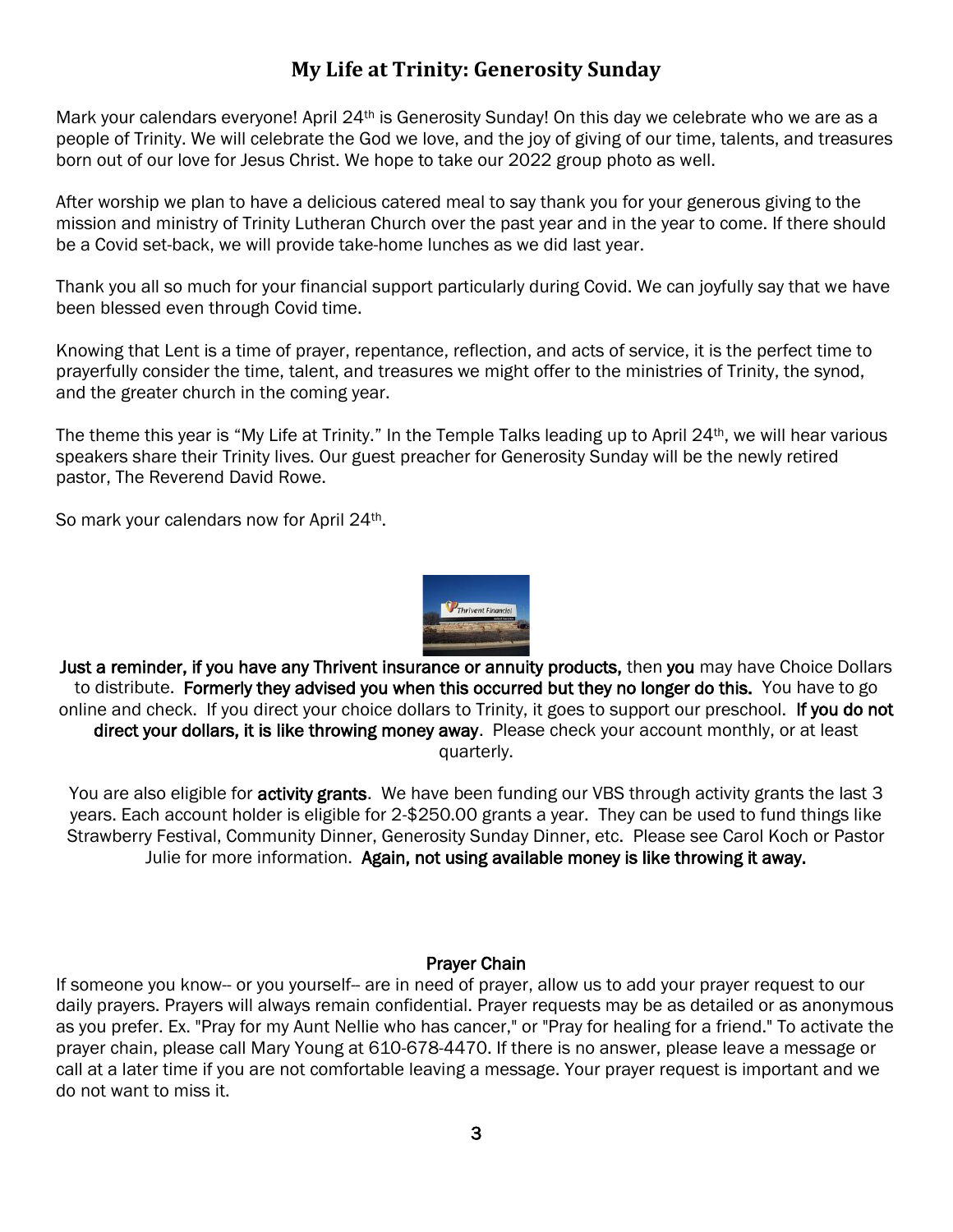How are We Doing? Trinity's Financial Summary for January Average Weekly Giving in January, 2022: \$2,365.00 Average Weekly Giving in January, 2021: \$2,658.60 Total income to date in 2022: \$11,825.00 Total income to date in 2021: \$13,293.00 Total expenses to date in 2022: \$15,823.40 Total expenses to date in 2021: \$14,490.76 Total income in January: \$11,825.00 Total expenses in January: \$15,823.40 Percentage of Mission Support for 2021: to Synod: 8%, to Mission District: 8% Thank you for your generosity.

#### **Please remember in your prayers:**

Members who are sick or recently hospitalized: Karen Houck, Sandra Miller, Pamela Moyer, and Joe Sickler.

Members who are homebound or in care facilities: Joan Kava, Diane Klinger, Rosalie Putt, Betty Reber, Pat Sickles, and Kay Weatherholtz.

The Military: Rena Butcavage, Natalie Ketner, and Justin Klinger.

Family and Friends: Robin Balog, Wanda Barnett, Carolyn Bryant, Fred DeLong, Marge Dietrich, Kevin Hartman, Glenn Helbert, Tara Hills, Betty Kauffman, Shirley Kerchner, Tom Koerner, Hannah Kramer, Ian Pirl, Jake Powers, Clairre Putt, Tom Reppert, Wendy Wolfe, Jerry Zachousk, and Ann Zimmerman. Special Ministries: Our missionary in Tanzania-Stephen Friberg and his Family.

#### Please let us know when our prayers are answered so we can keep our prayer list current.

#### **Flower and Bulletin Sponsorship**

The cost of sponsoring the flowers is \$40.00. If you are sponsoring the flowers, please note that there are flower envelopes in the narthex beside the sign up list for altar flowers. Please put your check (payable to Trinity) or cash in the envelope and place in the offering plate. The cost of sponsoring the bulletins is \$15.00. We need altar flower sponsors for 3/6 and 3/20 and bulletin sponsors for all the Sundays in March. Please sign up on the appropriate chart in the narthex.

**Altar Flower Sponsors for March:** 3/6-available, 3/13-Scott & Betty Lou Franzen in memory of Lydia Beth, 3/20-available, 3/27-Pam Moyer in memory of her mother and Annie McKinney

**Bulletin Sponsors for March:** All Sundays available.